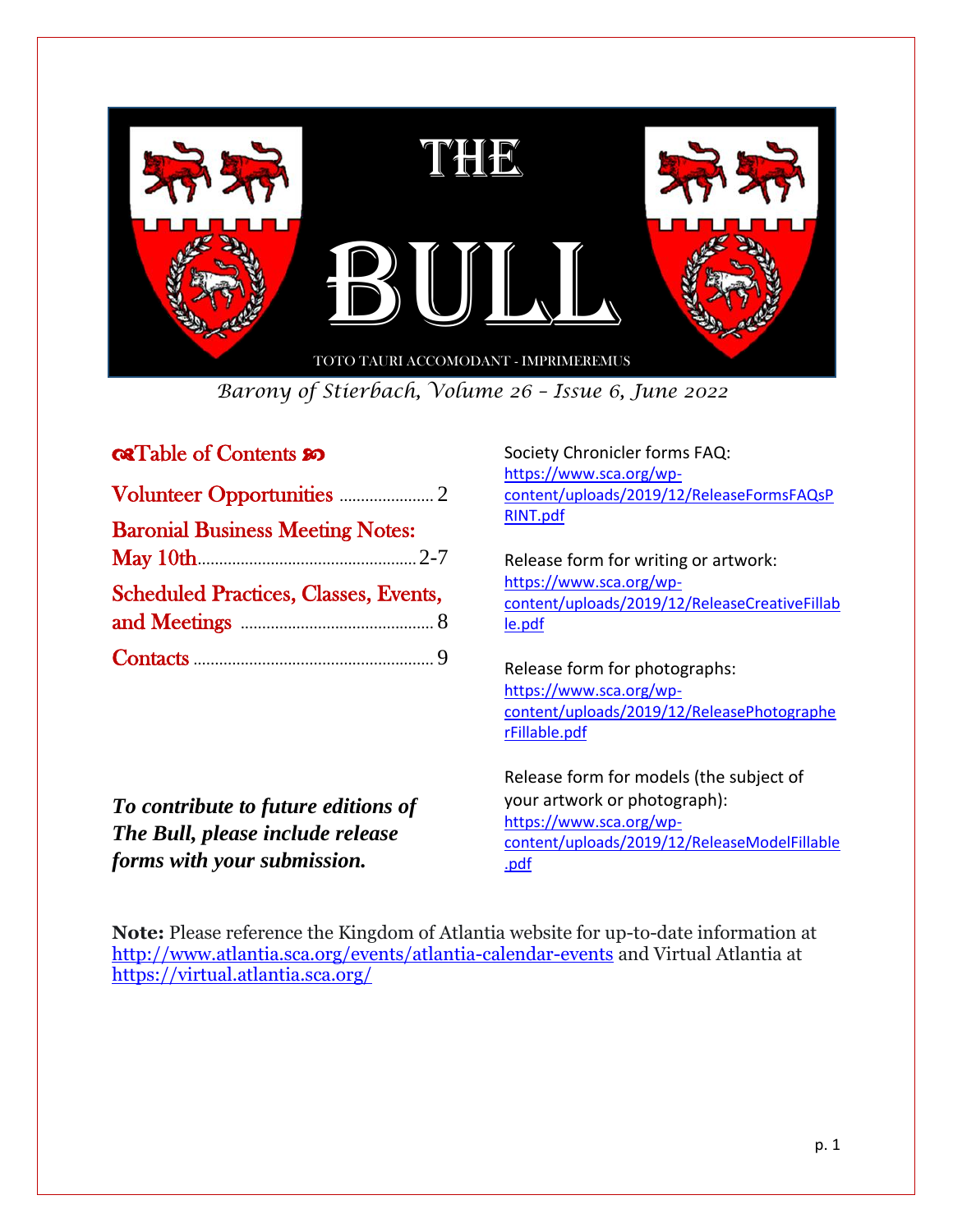# **QR** Volunteer Opportunities so

The Barony of Stierbach has several opportunities open for Baronial Officers. Current vacant positions include:

- ❖ Deputy Seneschal
- ❖ Deputy Chronicler
- ❖ Deputy Chatelaine
- ❖ Deputy Knight's Marshal
- ❖ Archery Marshal

Volunteering is a wonderful way to get to know others and give back to our Barony! If you are interested in learning more about any of these positions, please reach out to any of the current Officers.

# Rat Baronial Business Meeting Notes: May 10th so

Meeting called to order at 7:11 pm by Seneschal, Lord Adelric Falke

### **Officers present:**

*Baroness Genefe Wölfelin Seneschal, Lord Adelric Falke Exchequer, Lord Dunstan Stonehill Chatelaine, Lord Johannes Reinhardt von Falkenstein Herald, Noble Ahmed Mustafa Minister of Arts & Science, Lady Cynthia Anne of Silver Lakes Minister of Lists, Mistress Briana Morgan of the Valley Webminister, Master Richard Wymarc*

### **Populace in Attendance: 8 Total Participation: 16**

## **Words from their Excellencies:**

Stierbach had a great Crown Tournament event! Thanks to all!

### **Officer Reports:**

*Seneschal:* Welcome back to in-person business meetings. We will continue with the Zoom option until we test the phone bridge alternative. Zoom will eventually go away.

➢ Pennsic pre-registration closes soon – mail in on 31 May; online 16 June. Lord Allen of Wolfhou is the Stierbach Camp Steward. Pennsic dates are 29 July  $-14$ August. On 12 July early trailer placement sign-up ends. There is a \$20 fee, which Stierbach paid in 2020. Please contact Lord Allen if you are planning to camp with the Barony.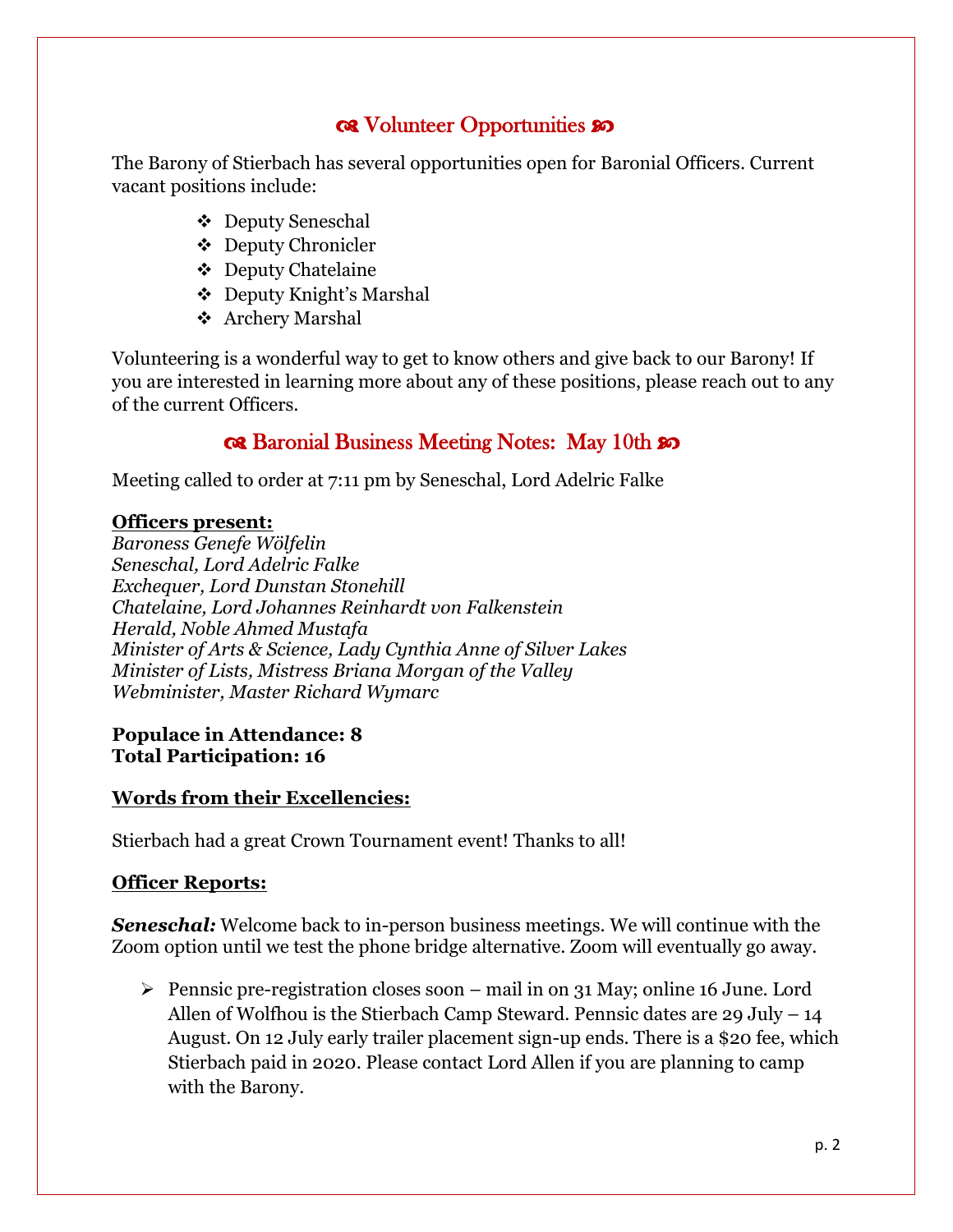- ➢ Kingdom Seneschal's Emergency Meeting Included training from the Kingdom Exchequer for Seneschals to know what to look for on Exchequer Reports. Updates from the SCA Seneschals Meeting – Of note, in the near future we will be required to have contract for all SCA property not stored in an SCA storage location. Lastly, we have a new Kingdom Seneschal.
- ➢ Upcoming purchase proposals:
	- o A new smaller baronial day-shade. The direction from the populace is to purchase a pavilion 14'x16' to 16'x16' with 1 x long side panel 6'5" in height, with stakes white with red trim, single and center-pole style for ease of setup. We will build the poles and ropes as a baronial project. We will purchase a plastic tub once we have the tent to determine best size. Once the price is researched a budget will be submitted. We shall call it either "mini-white" or "mini-pearl".
	- o We will be building two new baronial travel thrones at cost of materials. A budget not-to-exceed \$600 was approved. Lord Adelric Falke is lead on this project.
	- o We will make a proper list fence at cost of materials. All were in favor of this project. Budget to be submitted at a later business meeting, once research is completed.
	- o The Barony of Ponte Alto offered their 4x6' benches for sale. Stierbach has interest in them. Our Seneschal will reach out to Ponte Alto to see what the price will be. Once that information is obtained, we will discuss and possibly vote at a future meeting to purchase them.
- ➢ We need to schedule a Baronial Shed Inventory and Work Day. Would be nice if we have a new Quartermaster on board. Everyone will need to return baronial property to the shed or coordinate with the Exchequer/Quartermaster. We want to see what is missing, broken, damaged, or needs to be thrown away. This is tentatively scheduled for 19 June. An email was sent to the VA Regional Exchequer to verify the Warrant request status for Lord Magnus Dunbar (mka Paul Barnett), who has volunteered to serve as the baronial Quartermaster.
- ➢ Is anyone interested in being Camp Steward for War of the Wings? Please respond with interest by 27 May. Additionally, we have a request from the Baron of Ponte Alto for a joint camp at Ruby Joust; would anyone like to take lead on coordinating this? The event is 27-30 May. There is a Facebook group for coordinating a 'Ponte-Bach' camp, the group will be shared to the Stierbach group so that any interested may join in the communication.
- $\triangleright$  Officer Reports were due 15 April. Question to officers if there were/are any who did not submit their report. No one responded that their reports had not been submitted.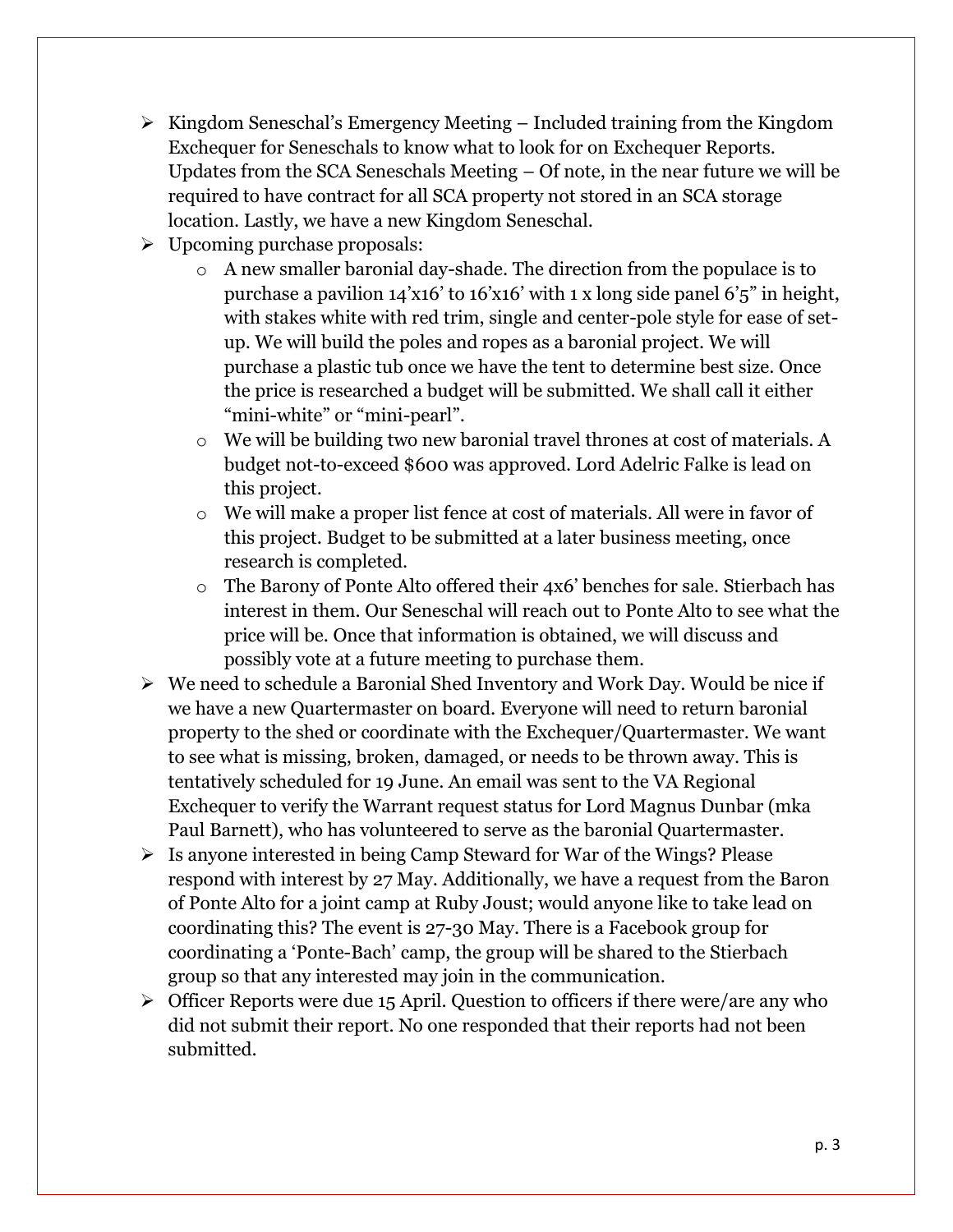*Exchequer:* The review of the books was completed. Quarter 1 report was filed on time. After some discussion about the Financial Policy, and some requested revisions regarding the make-up and function of the Financial Committee, it was decided to form a small working group consisting of the current Exchequer – Lord Dunstan, the previous Exchequer – Mistress Ceridwen, and Baroness Maddelena to make some recommended revisions to the draft policy. Once completed, the revised DRAFT Financial Policy will be posted for the populace to review and future voting.

- ➢ *Discussion about function of Financial Committee vs Emergency Financial Committee*
- ➢ Status of moving bank accounts: Deposits from Crown Tournament were deposited to the new First Citizens Bank account. Once all checks and payments have cleared from Crown, the remaining funds in the Wells-Fargo Bank account will be moved and the account closed. Update to be provided at the next business meeting.
- ➢ Status of receiving checks from First Citizens Bank: Checks are now on-hand. We can execute transactions against the new bank account.
- $\triangleright$  No final numbers from the Crown Tournament event are available yet. However, preliminary numbers indicate a profit of approximately \$1200.00 to be split with the Kingdom. The event raised \$395 with the Silent Auction baskets for the Kingdom Travel Fund. The only receipts we are waiting for is the populace hospitality organized by Lord Heinrich Holstein. It is possible there will be a service invoice for the Port-o-John that was used which was not leased by Stierbach for the event.
- $\triangleright$  The following is a list of dedicated funds for the Barony of Stierbach:

|           | <b>General Funds</b>       | \$28,501.79     |
|-----------|----------------------------|-----------------|
| $\circ$   | <b>Archery Fund</b>        | \$2,155.16      |
|           | <b>Camping Fund</b>        | \$2,585.72      |
|           | Cooks Guild                | \$109.14        |
| $\circ$   | St. Anne's Clothiers Guild | \$488.88        |
| $\Omega$  | Silk Banners               | \$250.00        |
| O         | <b>Spring Crown</b>        | $(-\$1,020.31)$ |
| $\circ$   | <b>Holiday Faire</b>       | \$0.00          |
| $\bigcap$ | <b>B&amp;B</b> Travel      | \$750.00        |
| ∩         | <b>Baronial Birthday</b>   | \$1,525.00      |
| $\bigcap$ | <b>Travel Thrones</b>      | \$600.00 (NTE)  |

 $\triangleright$  Discussion: Given the new guidance from the Kingdom Exchequer, we will need to provide additional information for all funds such as who is the point of contact for the dedicated funds, what are they for, what happens to any unused funds, and if there is an expiration date of the funds.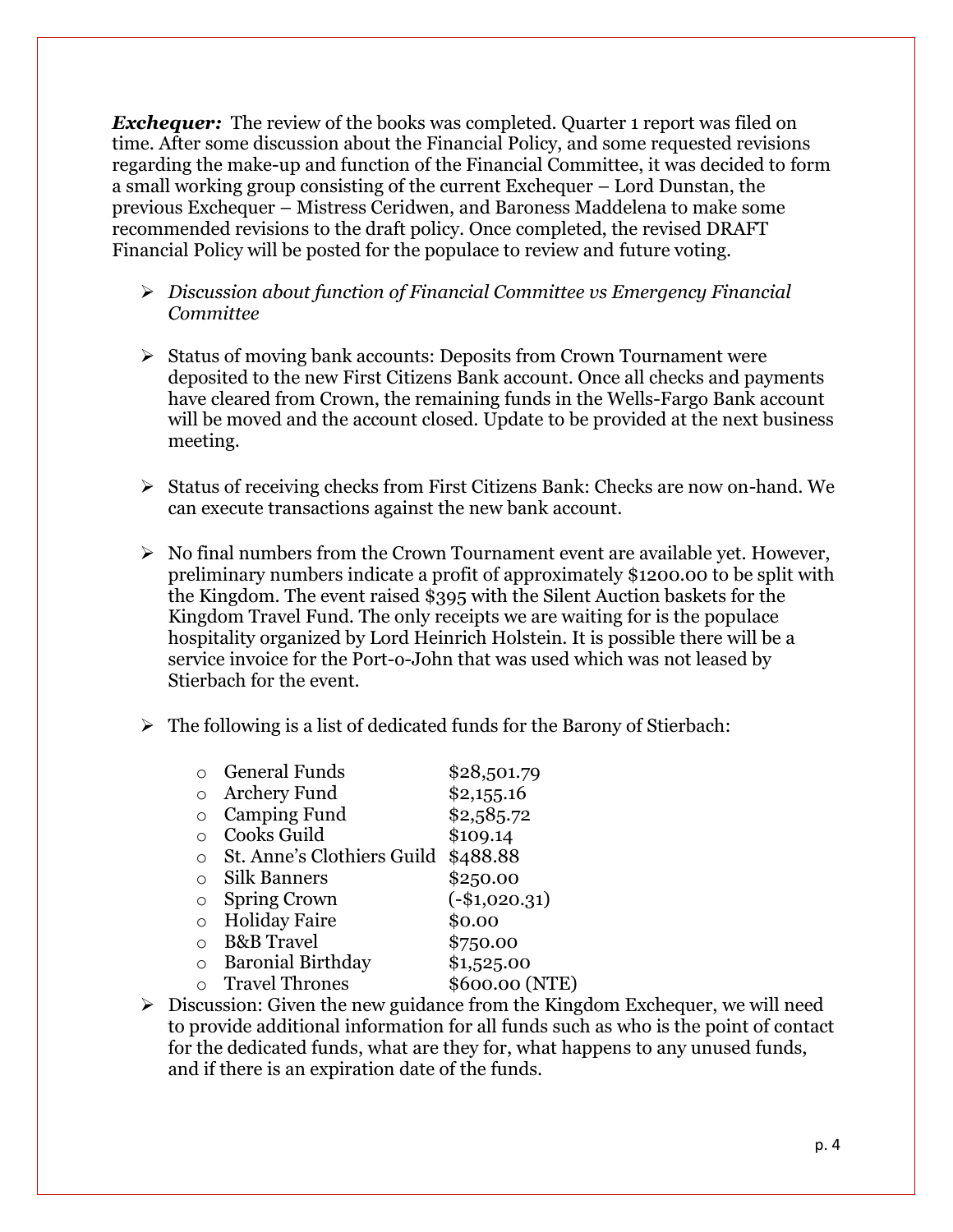*Chatelaine:* Newcomer table at Crown Tournament had 7 newcomers, who had an opportunity to sit and talk with the King and Queen.

There will be a Parade and DEMO on the Sunday after the Highland Foorde event, details posted on the Baronial Facebook Group for anyone interested in attending.

*Chronicler: {Report submitted via email to Seneschal}* The newsletter was submitted on time. If you have submission for The Bull (newsletter) please make sure to get them to me no later than the 3rd of each month. That being said, I am always looking for submissions such as articles, artwork, poetry, anything that is of interest to our populace.

Social Media Update: I will be setting up a Baronial Instagram and TikTok. In the near future I would like to meet with the Seneschal and Chatelaine to discuss the direction of our social media efforts and engagement to help maximize outreach to newcomers and retention of current members.

*Knight's Marshal:* No report. *Although the Knight's Marshal was not in attendance, Noble* Þorgrímr *kráka expressed interest in stepping in to fill the role of Deputy Knight's Marshal. The Seneschal recommended he contact the Knight's Marshal to work out the details.* 

*MOL:* Mistress Briana is still researching the list of active MOL's in the Barony, and what we can do to grow the number of new ones.

*Herald:* It is confirmed that Noble Ahmed has been added to the Herald List as the Herald for the Barony of Stierbach. The Seneschal challenged the Herald to pass on information to the populace to encourage our populace to submit names and devices for registration with the College of Heralds.

A&S: First Quarter Report submitted. Looking for class ideas or classes you might like to teach or a subject you might like to learn. A request was made for a silk banner class. A recommendation was made to look at the current baronial silk banners to see what needs to be saved or reproduced.

*Webminister:* Working to migrate the Baronial webpage from Joomla to WordPress. It will not break any links or pages. We will be standing up event sub-pages. A request has been made to update all office contact information, the calendar, and baronial champions. The Seneschal floated the idea to create a Baronial History Project, Webminister has some ideas how we can approach this.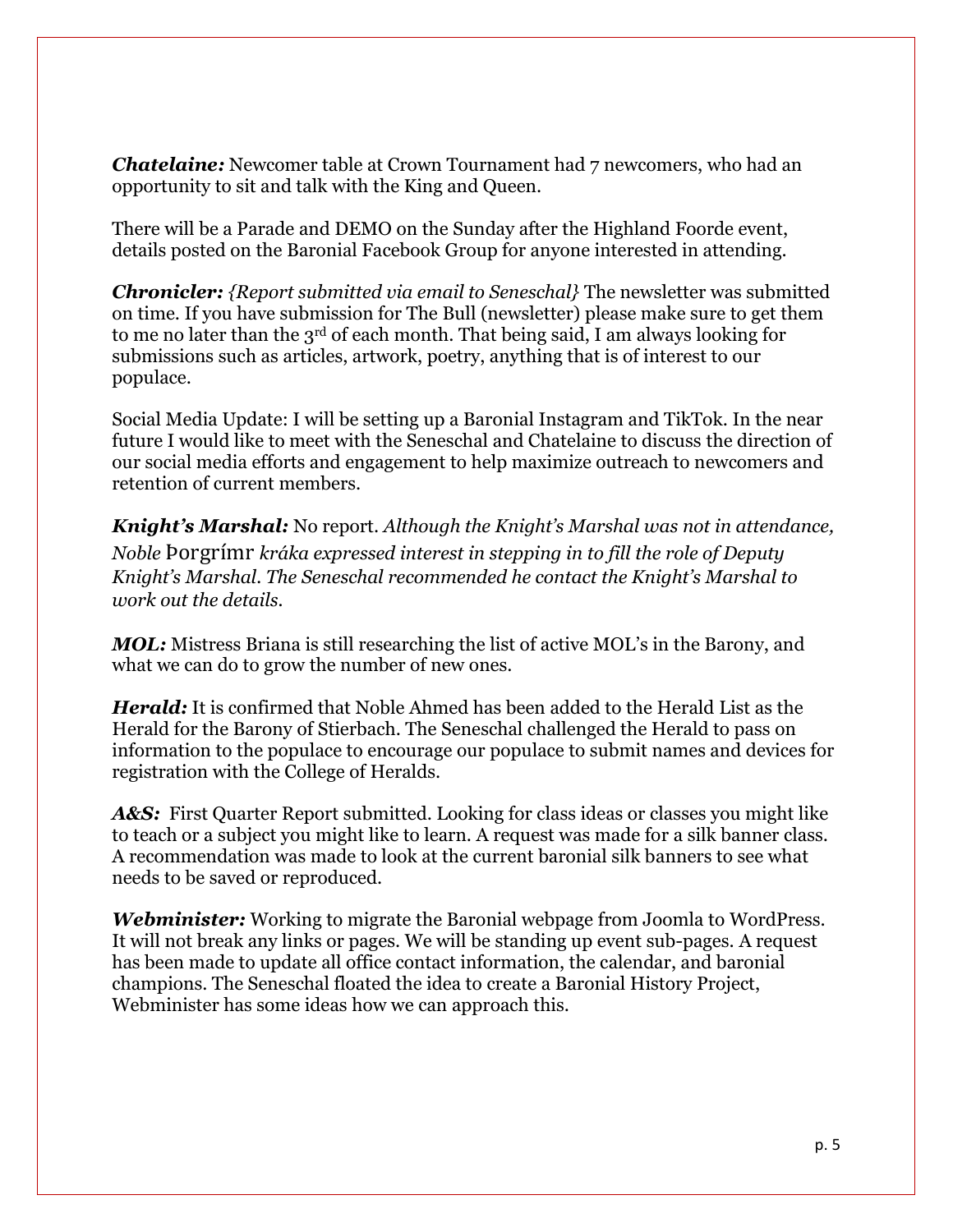## **Report from the Canton of Sudentorre:**

Sudentorres' new Seneschal, Jasper, has stepped up.

## **Old Business:**

Spring Crown Tournament update – Lord Adelric Falke:

- o We had a successful event, 295 attended (231 pre-reg [185 showed up] and 116 at the gate.) It is believed a profit was made; very rough numbers show \$1,200.00 to split with the Kingdom. Only 1 requested refund, 2 x Cancellations which became donations and paid for newcomer site fees.
- o We raised \$395.00 for the Kingdom Travel Fund with our donation baskets. We offered a fighter basket, a sewing basket, a feast gear basket, and a raw materials basket. Thanks to Master Richard Wymarc for organizing!
- $\circ$  All receipts submitted except for Hospitality both Lord Heinrich and Baroness Maddalena have coordinated to submit receipts.
- o We received a ton of positive feedback for the event both on the communication and the event itself. I will be submitting some award recommendations.
- $\circ$  We have coordinated the return of the List Fence to Ponte Alto. Will also return items to the Baronage, House Wolfhou, and the Baronial storage unit.
- o We welcome comments on how to make our events even better.
- o We had 4 notifications of Covid positive cases from our event. Recommend testing and seek medical attention if symptomatic.

Stierbach Baronial Birthday update – Lord Johannes Reinhardt von Falkenstein

- o Planning continues.
- o Seneschal stated he would send the Event Steward the information for ordering the cake.

Event Steward for Holiday Faire: Mistress Aine stated she will be submitting an Event Budget Proposal. If anyone else is interested, please confirm your interest by submitting a budget for this event by 27 May.

Baronial All Things in June or July? We need someone to coordinate it. We have permission from Kingdom to hold authorizations. We have a potential free site or at the American Legion in Spotsylvania. This would be a garb optional social gathering. Pennsic camp planning opportunity; work on A&S projects. Would be seeking to put forth an activity budget to pay for the site rental and drinks. Food would be potluck or bring your own. Bonnie Daniels has agreed to coordinate the planning. Calendar looks tight for the summer, may look at alternate date in the fall.

Youth Activities: A reminder, we have no Youth Activities, and no one currently cleared by Kingdom to oversee them. If anyone is interested in running youth activities, please contact the Seneschal so that he can assist with the Kingdom approvals.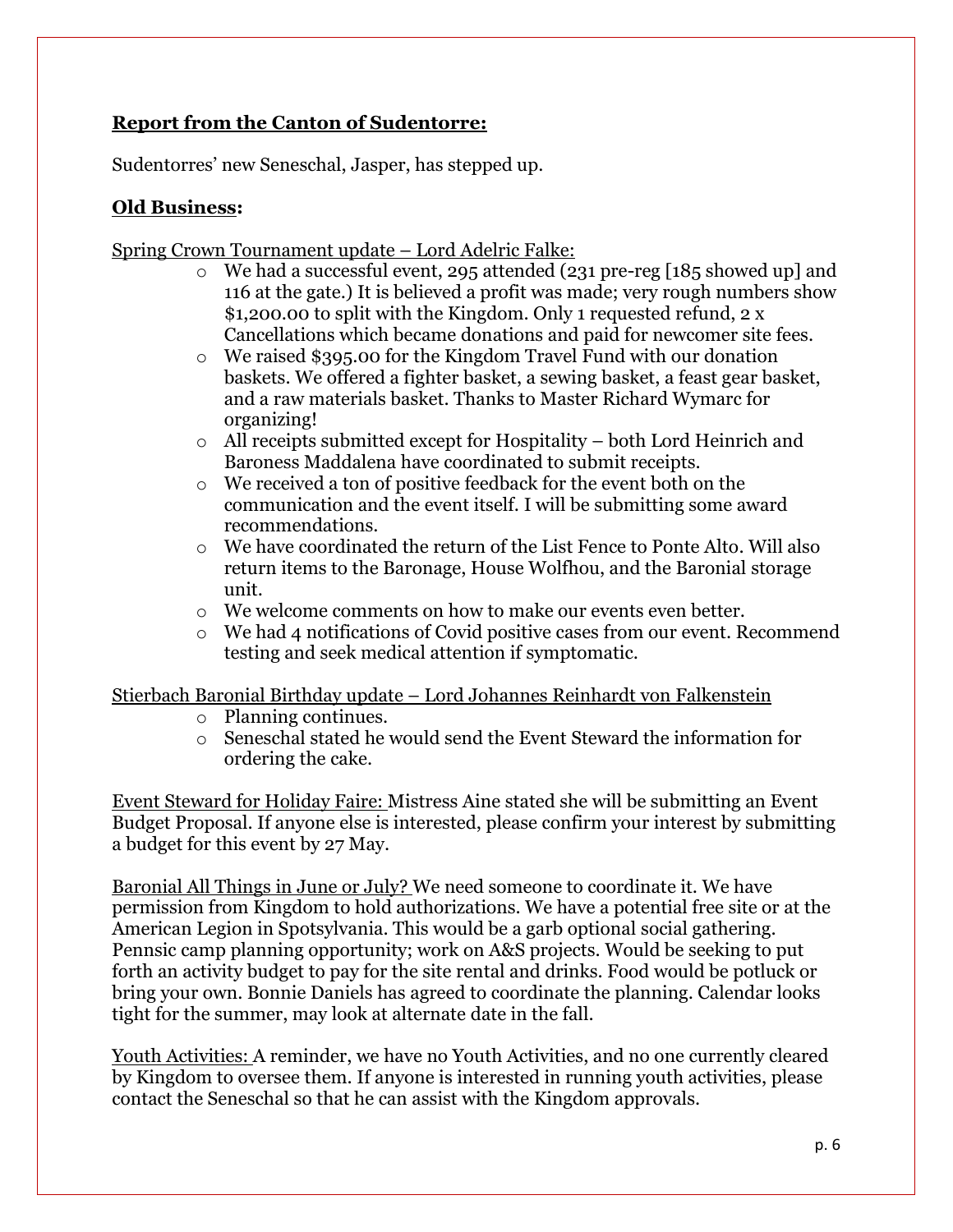### **New Business:**

- o Seneschal proposed a Baronial Slide Show project set to music for our social media presence. Anyone interested in taking on this project should contact the Seneschal.
- o Kingdom is looking for Fall Coronation bids.
- o Upcoming Events: Please review the Kingdom Calendar. Gas prices are high, think about carpooling. It's a great opportunity to cut costs and share company.

## **Closing Thoughts from Their Excellencies**

Please submit award recommendations.

Compliments on a thorough business meeting, we covered a lot of business.

Our next meeting will be held on Tuesday, June 14th at 7 pm, currently planned to take place as a hybrid in-person/virtual Zoom meeting. Meeting adjourned at 8:37 pm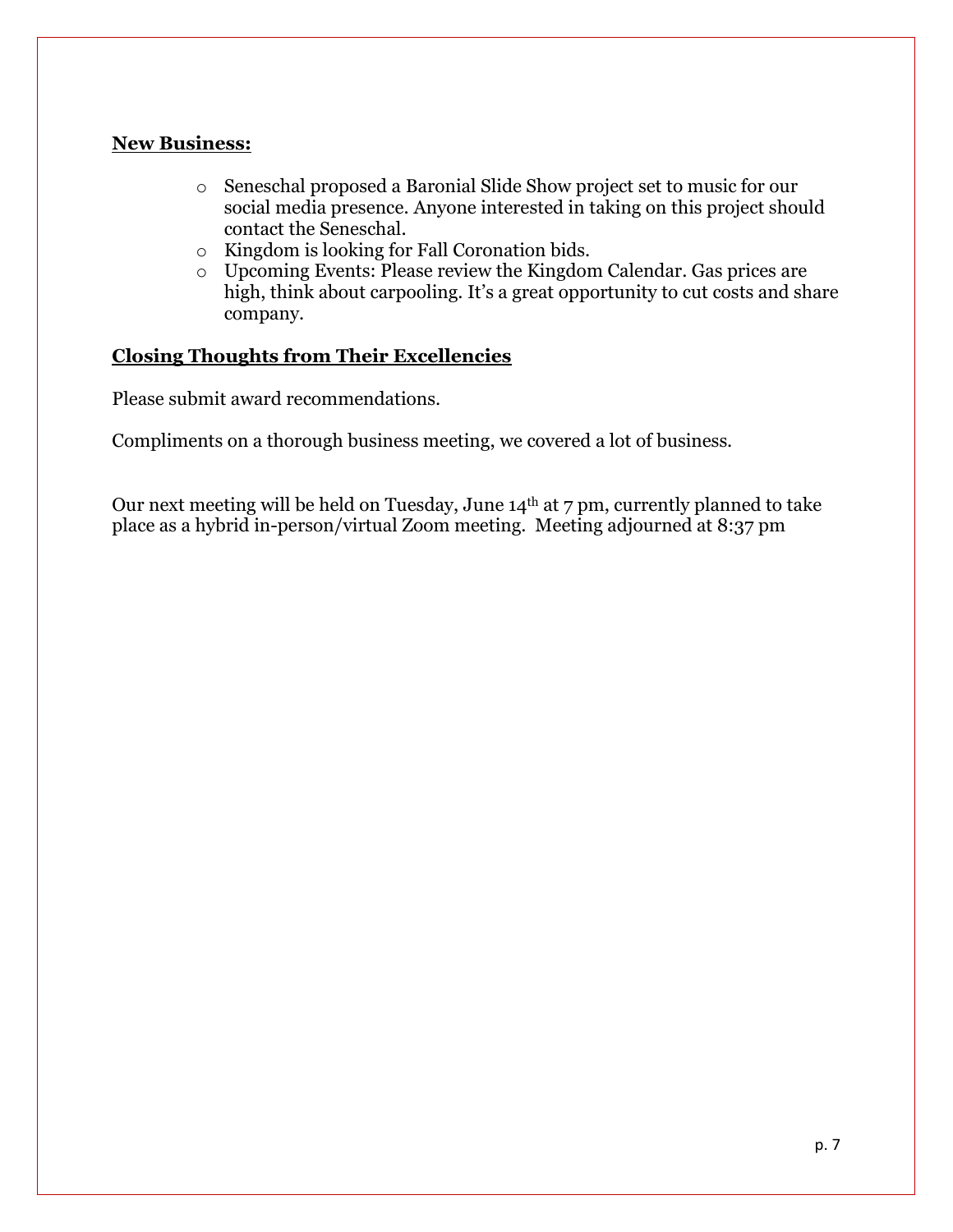# CR Scheduled Practices, Classes, Events, and Meetings so

#### *June – 2022*

06-10 - 06-11: [Out of the Storm](https://atlantia.sca.org/event/?event_id=3e955e67) *Bryston City NC (Stormwall)*

06-11 - 06-12: [Summer University](https://atlantia.sca.org/event/?event_id=0dc6227e)  [2022](https://atlantia.sca.org/event/?event_id=0dc6227e) *Lynchburg VA (Seven Hills)*

06-17 - 06-19: [Below the Salt](https://atlantia.sca.org/event/?event_id=0183b118) – Elchenburg [Market Faire](https://atlantia.sca.org/event/?event_id=0183b118) *Boonville NC (Sacred Stone)* (Q K )

06-18 - 06-18: [Tir-Y-Don Baronial](https://atlantia.sca.org/event/?event_id=7765eee7)  [Birthday](https://atlantia.sca.org/event/?event_id=7765eee7) *Yorktown VA (Tir-y-Don)* (Pr P)

06-25 - 06-26: [Kings](https://atlantia.sca.org/event/?event_id=faf3683b)  [Assessment](https://atlantia.sca.org/event/?event_id=faf3683b) *Roanoke VA (Black Diamond)* (Q K P)

*For more information visit: [www.atlantia.org](http://www.atlantia.org/)*

#### **Baronial Business Meeting**

**Meets:** Second Tuesday of the month at 7:00 p.m.

Contact the Stierbach Seneschal seneschal@stierbach.org for more information.

### **Canton of Sudentorre Business Meeting**

**Meets**: Third Tuesday of the month Contact the Sudentorre Seneschal for

more information (585) 309-3282

#### **Newcomers:**

New to the Barony? Contact [thechatelaine@stierbach.org](file:///C:/Users/jlros/Desktop/Stierbach/thechatelaine@stierbach.org) for more information.